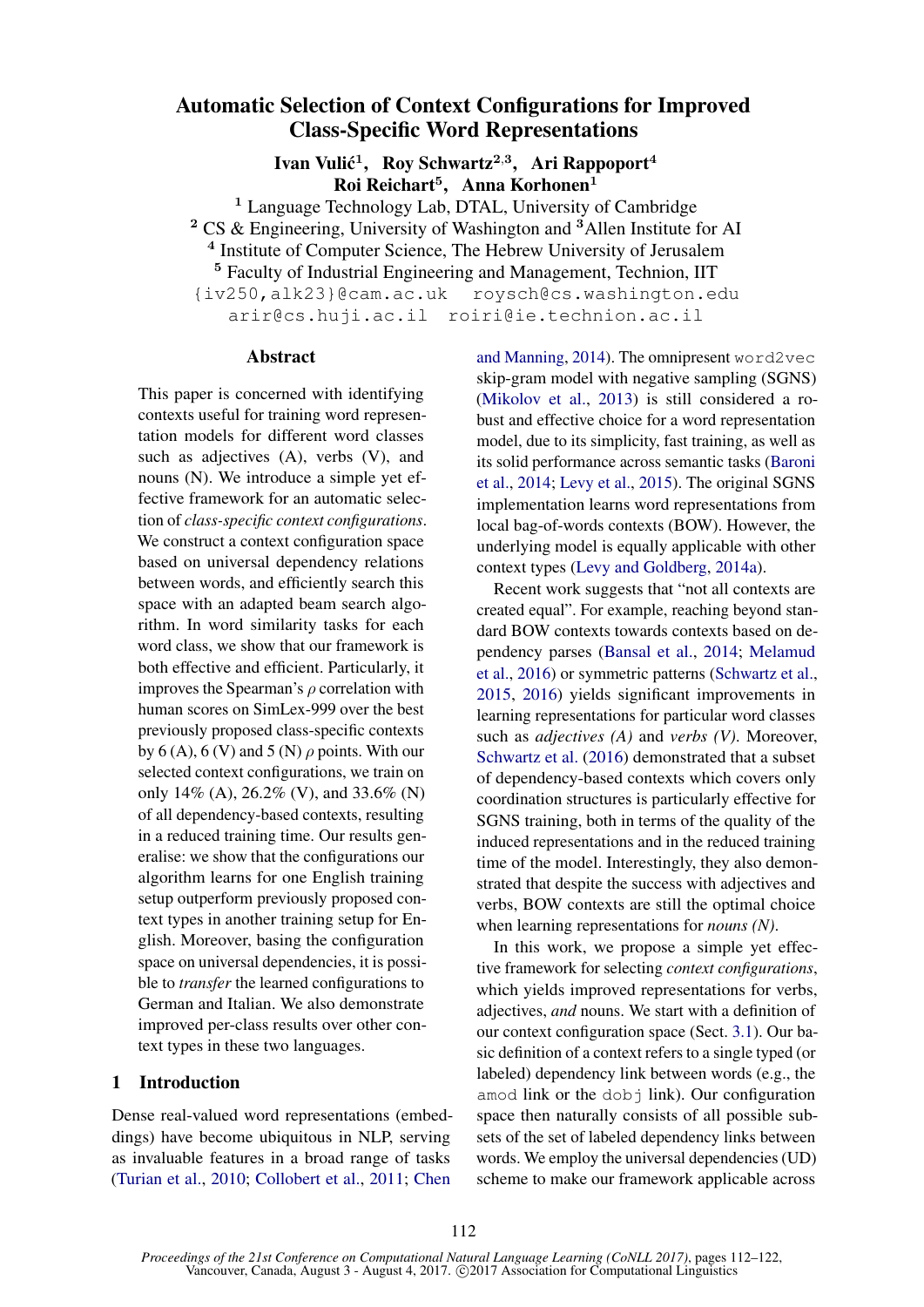languages. We then describe (Sect. 3.2) our adapted beam search algorithm that aims to select an optimal context configuration for a given word class.

We show that SGNS requires different context configurations to produce improved results for each word class. For instance, our algorithm detects that the combination of amod and conj contexts is effective for adjective representation. Moreover, some contexts that boost representation learning for one word class (e.g., amod contexts for adjectives) may be uninformative when learning representations for another class (e.g., amod for verbs). By removing such dispensable contexts, we are able both to speed up the SGNS training and to improve representation quality.

We first experiment with the task of predicting similarity scores for the A/V/N portions of the benchmarking SimLex-999 evaluation set, running our algorithm in a standard SGNS experimental setup (Levy et al., 2015). When training SGNS with our learned context configurations it outperforms SGNS trained with the best previously proposed context type *for each word class*: the improvements in Spearman's  $\rho$  rank correlations are 6 (A), 6 (V), and 5 (N) points. We also show that by building context configurations we obtain improvements on the entire SimLex-999 (4  $\rho$  points over the best baseline). Interestingly, this context configuration is not the optimal configuration for any word class.

We then demonstrate that our approach is robust by showing that transferring the optimal configurations learned in the above setup to three other setups yields improved performance. First, the above context configurations, learned with the SGNS training on the English Wikipedia corpus, have an even stronger impact on SimLex999 performance when SGNS is trained on a larger corpus. Second, the transferred configurations also result in competitive performance on the task of solving class-specific TOEFL questions. Finally, we transfer the learned context configurations across languages: these configurations improve the SGNS performance when trained with German or Italian corpora and evaluated on class-specific subsets of the multilingual SimLex-999 (Leviant and Reichart, 2015), without any language-specific tuning.

# 2 Related Work

Word representation models typically train on (*word, context*) pairs. Traditionally, most models use bag-of-words (BOW) contexts, which represent

a word using its neighbouring words, irrespective of the syntactic or semantic relations between them (Collobert et al., 2011; Mikolov et al., 2013; Mnih and Kavukcuoglu, 2013; Pennington et al., 2014, inter alia). Several alternative context types have been proposed, motivated by the limitations of BOW contexts, most notably their focus on topical rather than functional similarity (e.g., *coffee:cup* vs. *coffee:tea*). These include dependency contexts (Padó and Lapata, 2007; Levy and Goldberg, 2014a), pattern contexts (Baroni et al., 2010; Schwartz et al., 2015) and substitute vectors (Yatbaz et al., 2012; Melamud et al., 2015).

Several recent studies examined the effect of context types on word representation learning. Melamud et al. (2016) compared three context types on a set of intrinsic and extrinsic evaluation setups: BOW, dependency links, and substitute vectors. They show that the optimal type largely depends on the task at hand, with dependency-based contexts displaying strong performance on semantic similarity tasks. Vulić and Korhonen (2016) extended the comparison to more languages, reaching similar conclusions. Schwartz et al. (2016), showed that symmetric patterns are useful as contexts for V and A similarity, while BOW still works best for nouns. They also indicated that coordination structures, a particular dependency link, are more useful for verbs and adjectives than the entire set of dependencies. In this work, we generalise their approach: our algorithm systematically and efficiently searches the space of dependency-based context configurations, yielding *class-specific* representations with substantial gains *for all three word classes*.

Previous attempts on specialising word representations for a particular relation (e.g., similarity vs relatedness, antonyms) operate in one of two frameworks: (1) modifying the prior or the regularisation of the original training procedure (Yu and Dredze, 2014; Wieting et al., 2015; Liu et al., 2015; Kiela et al., 2015; Ling et al., 2015b); (2) post-processing procedures which use lexical knowledge to refine previously trained word vectors (Faruqui et al., 2015; Wieting et al., 2015; Mrkšić et al., 2017). Our work suggests that the induced representations can be specialised by directly training the word representation model with carefully selected contexts.

# 3 Context Selection: Methodology

The goal of our work is to develop a methodology for the identification of optimal context configura-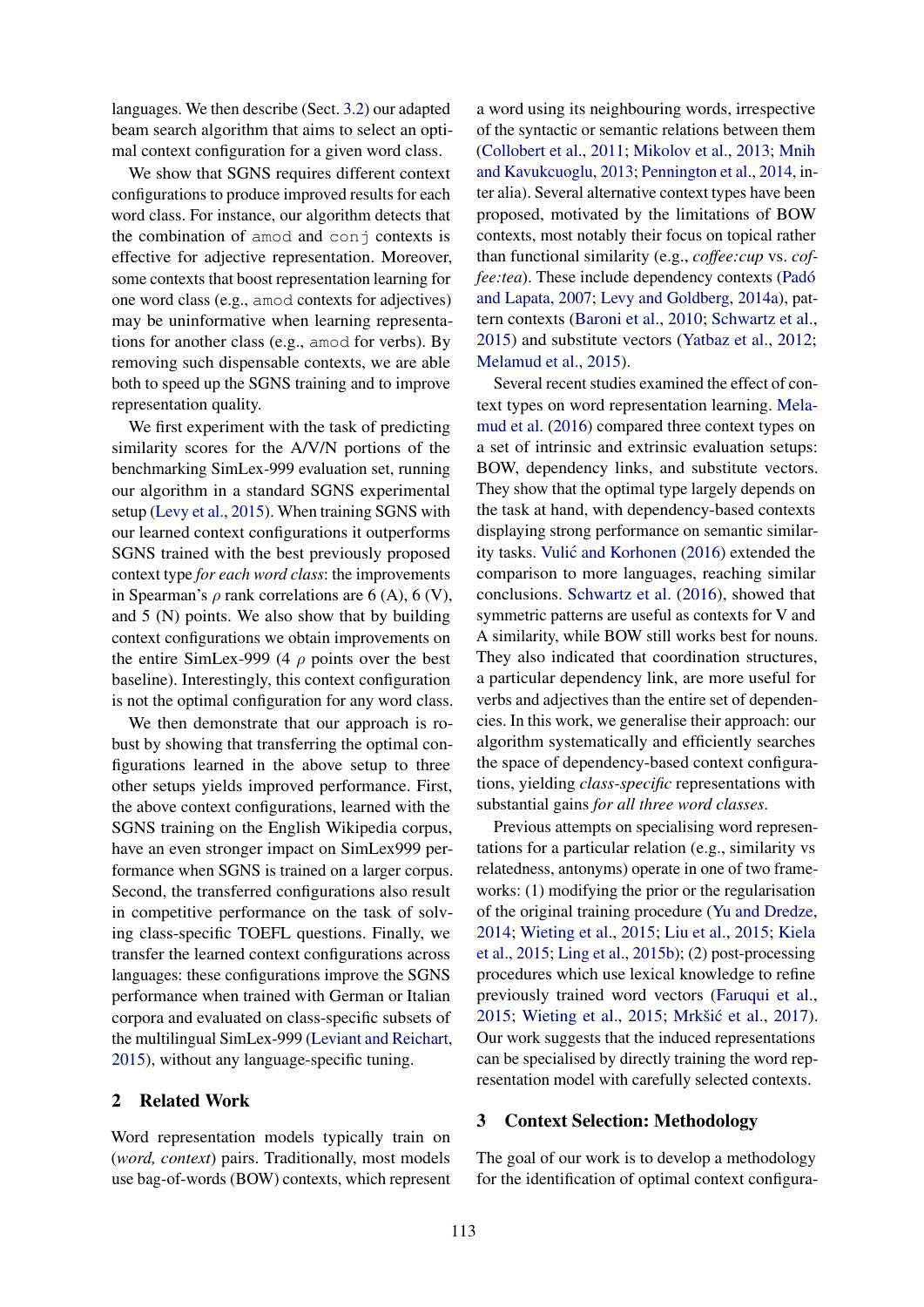

Figure 1: Extracting dependency-based contexts. Top: An example English sentence from (Levy and Goldberg, 2014a), now UD-parsed. Middle: the same sentence in Italian, UD-parsed. Note the similarity between the two parses which suggests that our context selection framework may be extended to other languages. Bottom: prepositional arc collapsing. The uninformative short-range case arc is removed, while a "pseudo-arc" specifying the exact link (prep:with) between *discovers* and *telescope* is added.

tions for word representation model training. We hope to get improved word representations and, at the same time, cut down the training time of the word representation model. Fundamentally, we are not trying to design a new word representation model, but rather to find valuable configurations for existing algorithms.

The motivation to search for such training context configurations lies in the intuition that the distributional hypothesis (Harris, 1954) should not necessarily be made with respect to BOW contexts. Instead, it may be restated as a series of statements according to particular word relations. For example, the hypothesis can be restated as: "two adjectives are similar if they modify similar nouns", which is captured by the amod typed dependency relation. This could also be reversed to reflect noun similarity by saying that "two nouns are similar if they are modified by similar adjectives". In another example, "two verbs are similar if they are used as predicates of similar nominal subjects" (the nsub j and nsubjpass dependency relations).

First, we have to define an expressive context configuration space that contains potential training configurations and is effectively decomposed so that useful configurations may be sought algorithmically. We can then continue by designing a search algorithm over the configuration space.

### 3.1 Context Configuration Space

We focus on the configuration space based on dependency-based contexts (DEPS) (Padó and Lapata, 2007; Utt and Padó, 2014). We choose this space due to multiple reasons. First, dependency structures are known to be very useful in capturing functional relations between words, even if these relations are long distance. Second, they have been proven useful in learning word embeddings (Levy and Goldberg, 2014a; Melamud et al., 2016). Finally, owing to the recent development of the Universal Dependencies (UD) annotation scheme (McDonald et al., 2013; Nivre et al.,  $2016$ <sup>1</sup> it is possible to reason over dependency structures in a multilingual manner (e.g., Fig. 1). Consequently, a search algorithm in such DEPS-based configuration space can be developed for multiple languages based on the same design principles. Indeed, in this work we show that the optimal configurations for English translate to improved representations in two additional languages, German and Italian.

And so, given a (UD-)parsed training corpus, for each target word w with modifiers  $m_1, \ldots, m_k$ and a head  $h$ , the word  $w$  is paired with context elements  $m_1$ <sub>-1</sub>, ...,  $m_k$ <sub>- $rk$ </sub>,  $h$ <sub>- $r_h^{-1}$ </sub>, where r is the type of the dependency relation between the head and the modifier (e.g., amod), and  $r^{-1}$  denotes an inverse relation. To simplify the presentation, we adopt the assumption that all training data for the word representation model are in the form of such (word, context) pairs (Levy and Goldberg, 2014a,c), where word is the current target word, and context is its observed context (e.g., BOW, positional, dependency-based). A naive version of DEPS extracts contexts from the parsed corpus without any post-processing. Given the example from Fig. 1, the DEPS contexts of *discovers* are: *scientist\_nsubj*, *stars\_dobj*, *telescope\_nmod*.

DEPS not only emphasises functional similarity, but also provides a natural implicit grouping of related contexts. For instance, all pairs with the shared relation r and  $r^{-1}$  are taken as an rbased *context bag*, e.g., the pairs {*(scientist, Australian\_amod)*, *(Australian, scientist\_*amod−<sup>1</sup> *)*} from Fig. 1 are inserted into the amod context bag, while {*(discovers, stars\_dobj)*, *(stars, discovers\_*dobj−<sup>1</sup> *)*} are labelled with dobj.

Assume that we have obtained M distinct dependency relations  $r_1, \ldots, r_M$  after parsing and postprocessing the corpus. The j-th *individual context*

<sup>1</sup> http://universaldependencies.org/ (V1.4 used)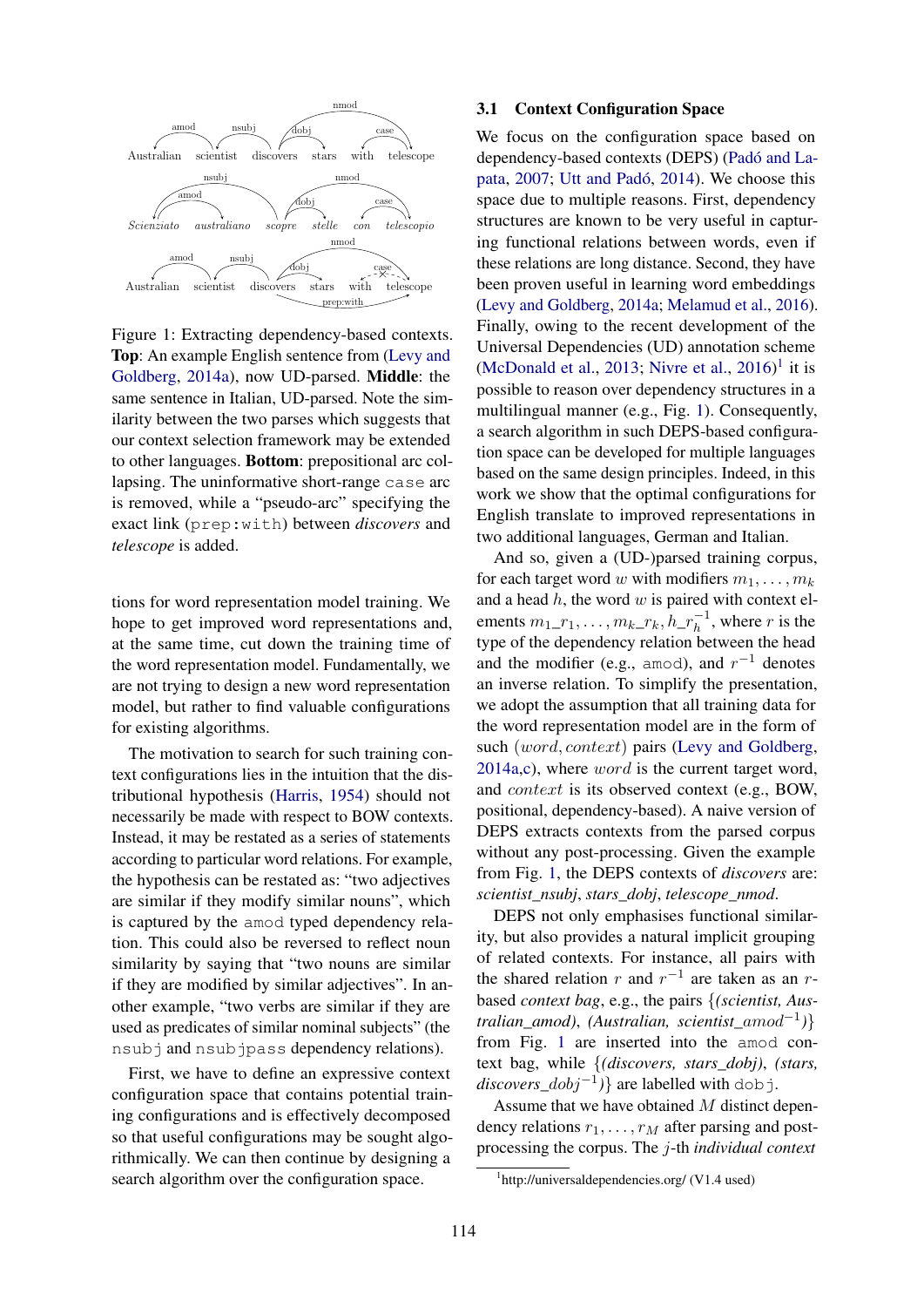

Figure 2: An illustration of Alg. 1. The search space is presented as a DAG with direct links between origin configurations (e.g.,  $r_i + r_j + r_k$ ) and all its children configurations obtained by removing exactly one individual bag from the origin (e.g.,  $r_i+$  $r_i, r_j + r_k$ ). After automatically constructing the initial pool (line 1), the entry point of the algorithm is the  $R^{Pool}$  configuration (line 2). Thicker blue circles denote visited configurations, while the gray circle denotes the best configuration found.

 $bag, j = 1, \ldots, M$ , labelled  $r_j$ , is a bag (or a multiset) of (*word*, *context*) pairs where *context* has one of the following forms:  $v_{\perp}r_j$  or  $v_{\perp}r_j^{-1}$ , where  $v$ is some vocabulary word. A *context configuration* is then simply a set of individual context bags, e.g.,  $R = \{r_i, r_j, r_k\}$ , also labelled as  $R: r_i + r_j + r_k$ . We call a configuration consisting of  $K$  individual context bags a  $K$ -set configuration (e.g., in this example, R is a 3-set configuration).<sup>2</sup>

Although a brute-force exhaustive search over all possible configurations is possible in theory and for small pools (e.g., for adjectives, see Tab. 2), it becomes challenging or practically infeasible for large pools and large training data. For instance, based on the pool from Tab. 2, the search for the optimal configuration would involve trying out  $2^{10} - 1 = 1023$  configurations for nouns (i.e., training 1023 different word representation models). Therefore, to reduce the number of visited configurations, we present a simple heuristic search algorithm inspired by beam search (Pearl, 1984).

```
Algorithm 1: Best Configuration Search
   Input :Set of M individual context bags:
               S = \{r'_1, r'_2, \ldots, r'_M\}1 build: pool of those K \leq M candidate individual
   context bags \{r_1, \ldots, r_K\} for which
    E(r_i) \geq threshold, i \in \{1, ..., M\}, where E(\cdot) is
   a fitness function.
 2 build: K-set configuration R^{Pool} = \{r_1, \ldots, r_K\};
 3 initialize: (1) set of candidate configurations
    \mathbf{R} = \{R^{Pool}\} ; (2) current level l = K ; (3) best
   configuration R_o = \emptyset;
 4 search:
 5 repeat
 6 | \mathbf{R}_n \leftarrow \emptyset;
 7 \mid R_o \leftarrow \arg \max \ E(R);R\in\mathbf{R}\cup\{R_o\}8 foreach R \in \mathbf{R} do
9 foreach r_i \in R do<br>
10 foreach r_i \in R do
                     build new (l - 1)-set context
                     configuration R_{\neg r_i} = R - \{r_i\};
11 if E(R_{\neg r_i}) \ge E(R) then
12 \vert \vert \vert \vert \vert \mathbf{R_n} \stackrel{\sim}{\leftarrow} \mathbf{R_n} \cup \{R_{\neg r_i}\};13 \mid l \leftarrow l - 1;_{14} | R \leftarrow R<sub>n</sub> ;
15 until l == 0 or \mathbf{R} == \emptyset;
   Output: Best configuration R_o
```
#### 3.2 Class-Specific Configuration Search

Alg. 1 provides a high-level overview of the algorithm. An example of its flow is given in Fig. 2. Starting from  $S$ , the set of all possible  $M$  individual context bags, the algorithm automatically detects the subset  $S_K \subseteq S$ ,  $|S_K| = K$ , of candidate individual bags that are used as the initial pool (line 1 of Alg. 1). The selection is based on some fitness (goal) function E. In our setup,  $E(R)$  is Spearman's  $\rho$  correlation with human judgment scores obtained on the development set after training the word representation model with the configuration R. The selection step relies on a simple threshold: we use a threshold of  $\rho \geq 0.2$  without any finetuning in all experiments with all word classes.

We find this step to facilitate efficiency at a minor cost for accuracy. For example, since amod denotes an adjectival modifier of a noun, an efficient search procedure may safely remove this bag from the pool of candidate bags for verbs.

The search algorithm then starts from the full K-set  $R^{Pool}$  configuration (line 3) and tests K  $(K - 1)$ -set configurations where exactly one individual bag  $r_i$  is removed to generate each such configuration (line 10). It then retains only the set of configurations that score higher than the origin K-set configuration (lines 11-12, see Fig. 2). Using this principle, it continues searching only over lower-level  $(l - 1)$ -set configurations that further

<sup>&</sup>lt;sup>2</sup>A note on the nomenclature and notation: Each context configuration may be seen as a set of context bags, as it does not allow for repetition of its constituent context bags. For simplicity and clarity of presentation, we use dependency relation types (e.g.,  $r_i$  = amod,  $r_j$  = acl) as labels for context bags. The reader has to be aware that a configuration  $R =$  ${r_i, r_i, r_k}$  is not by any means a set of relation types/names, but is in fact a multiset of all (word, context) pairs belonging to the corresponding context bags labelled with  $r_i, r_j, r_k$ .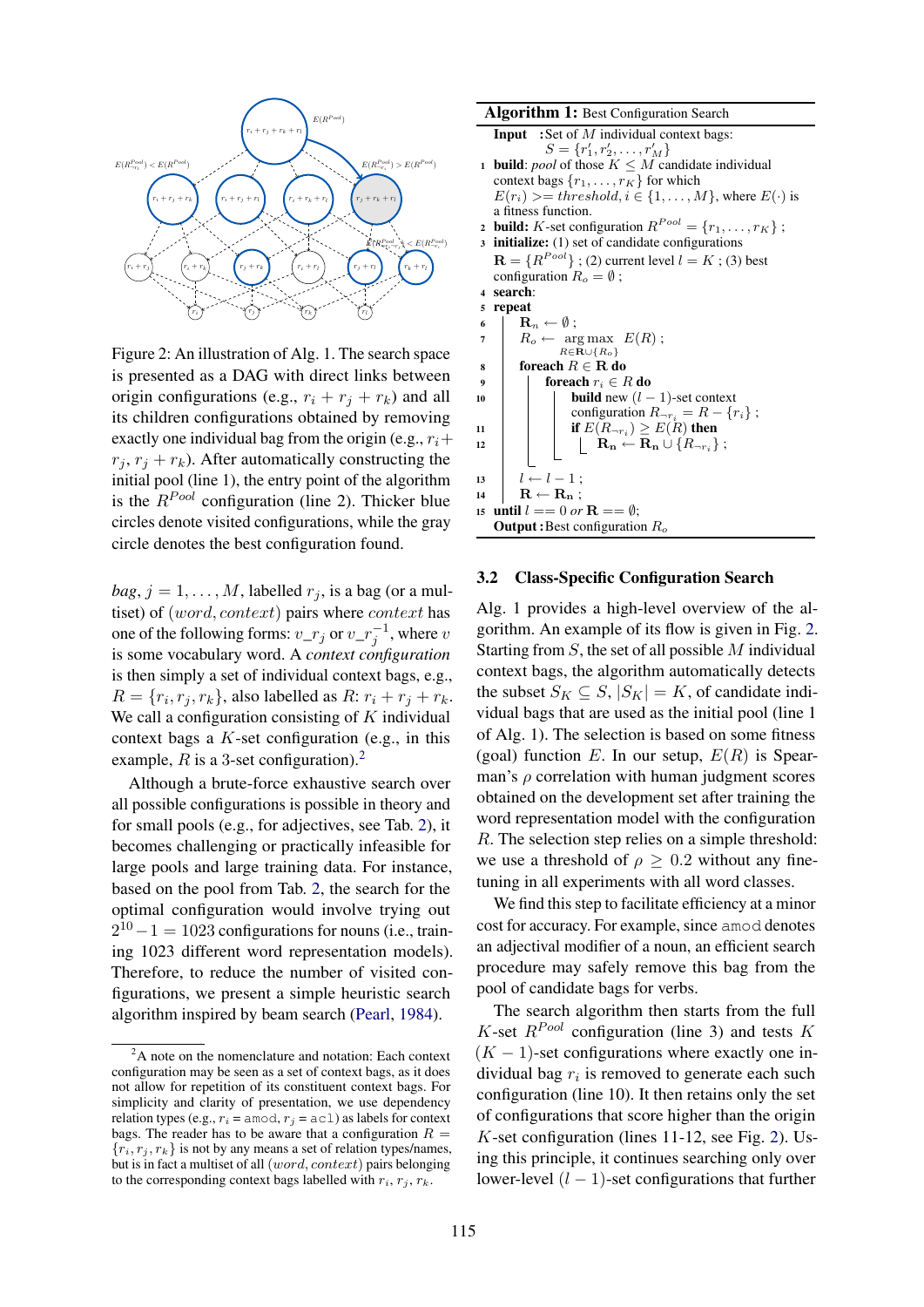improve performance over their l-set origin configuration. It stops if it reaches the lowest level or if it cannot improve the goal function any more (line 15). The best scoring configuration is returned (n.b., not guaranteed to be the global optimum).

In our experiments with this heuristic, the search for the optimal configuration for verbs is performed only over 13 1-set configurations plus 26 other configurations (39 out of 133 possible configurations).<sup>3</sup> For nouns, the advantage of the heuristic is even more dramatic: only 104 out of 1026 possible configurations were considered during the search.<sup>4</sup>

# 4 Experimental Setup

### 4.1 Implementation Details

Word Representation Model We experiment with SGNS (Mikolov et al., 2013), the standard and very robust choice in vector space modeling (Levy et al., 2015). In all experiments we use word2vecf, a reimplementation of word2vec able to learn from arbitrary (word, context) pairs.<sup>5</sup> For details concerning the implementation, we refer the reader to (Goldberg and Levy, 2014; Levy and Goldberg, 2014a).

The SGNS preprocessing scheme was replicated from (Levy and Goldberg, 2014a; Levy et al., 2015). After lowercasing, all words and contexts that appeared less than 100 times were filtered. When considering all dependency types, the vocabulary spans approximately  $185K$  word types.<sup>6</sup> Further, all representations were trained with  $d = 300$  (very similar trends are observed with  $d = 100, 500$ .

The same setup was used in prior work (Schwartz et al., 2016; Vulić and Korhonen, 2016). Keeping the representation model fixed across experiments and varying only the context type allows us to attribute any differences in results to a sole factor: the context type. We plan to experiment with other representation models in future work.

Universal Dependencies as Labels The adopted UD scheme leans on the universal Stanford dependencies (de Marneffe et al., 2014) complemented with the universal POS tagset (Petrov et al., 2012). It is straightforward to "translate" previous annotation schemes to UD (de Marneffe et al., 2014). Providing a consistently annotated inventory of categories for similar syntactic constructions across languages, the UD scheme facilitates representation learning in languages other than English, as shown in (Vulić and Korhonen, 2016; Vulić, 2017).

Individual Context Bags Standard post-parsing steps are performed in order to obtain an initial list of individual context bags for our algorithm: (1) Prepositional arcs are collapsed ((Levy and Goldberg, 2014a; Vulić and Korhonen, 2016), see Fig. 1). Following this procedure, all pairs where the relation  $r$  has the form  $prep: X$  (where  $X$  is a preposition) are subsumed to a context bag labelled prep; (2) Similar labels are merged into a single label (e.g., direct  $(d \circ b)$ ) and indirect objects (iobj) are merged into obj); (3) Pairs with infrequent and uninformative labels are removed (e.g., punct, goeswith, cc).

Coordination-based contexts are extracted as in prior work (Schwartz et al., 2016), distinguishing between left and right contexts extracted from the conj relation; the label for this bag is conjlr. We also utilise the variant that does not make the distinction, labeled conjll. If both are used, the label is simply conj=conjlr+conjll.<sup>7</sup>

Consequently, the individual context bags we use in all experiments are: subj, obj, comp, nummod, appos, nmod, acl, amod, prep, adv, compound, conjlr, conjll.

#### 4.2 Training and Evaluation

We run the algorithm for context configuration selection only once, with the SGNS training setup described below. Our main evaluation setup is presented below, but the learned configurations are tested in additional setups, detailed in Sect. 5.

Training Data Our training corpus is the cleaned and tokenised English Polyglot Wikipedia data  $(Al-Rfou et al., 2013)<sup>8</sup> consisting of approxi-$ 

 $3$ The total is 133 as we have to include 6 additional 1-set configurations that have to be tested (line 1 of Alg. 1) but are not included in the initial pool for verbs (line 2).

<sup>&</sup>lt;sup>4</sup>We also experimented with a less conservative variant which does not stop when lower-level configurations do not improve  $E$ ; it instead follows the path of the best-scoring lower-level configuration even if its score is lower than that of its origin. As we do not observe any significant improvement with this variant, we opt for the faster and simpler one.

<sup>5</sup> https://bitbucket.org/yoavgo/word2vecf

<sup>&</sup>lt;sup>6</sup>SGNS for all models was trained using stochastic gradient descent and standard settings: 15 negative samples, global learning rate: 0.025, subsampling rate:  $1e - 4$ , 15 epochs.

<sup>7</sup>Given the coordination structure *boys and girls*, conjlr training pairs are *(boys, girls\_conj), (girls,* boys*\_*conj<sup>−</sup><sup>1</sup> ), while conjll pairs are *(boys, girls\_conj), (girls,* boys*\_*conj).

<sup>8</sup> https://sites.google.com/site/rmyeid/projects/polyglot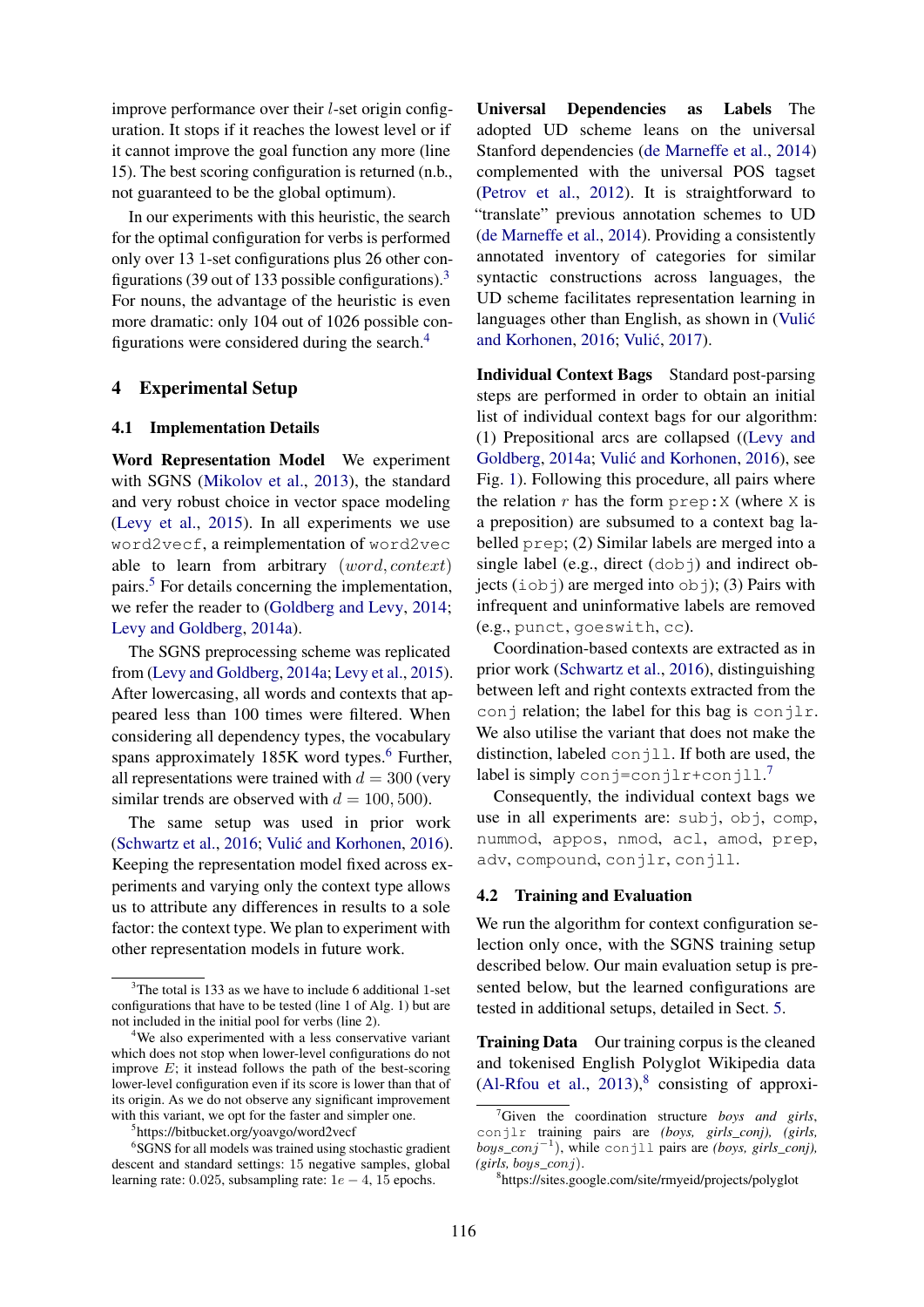mately 75M sentences and 1.7B word tokens. The Wikipedia data were POS-tagged with universal POS (UPOS) tags (Petrov et al., 2012) using the state-of-the art TurboTagger (Martins et al., 2013).<sup>9</sup> The parser was trained using default settings (SVM MIRA with 20 iterations, no further parameter tuning) on the TRAIN+DEV portion of the UD treebank annotated with UPOS tags. The data were then parsed with UD using the graph-based Mate parser v3.61 (Bohnet,  $2010$ )<sup>10</sup> with standard settings on TRAIN+DEV of the UD treebank.

Evaluation We experiment with the verb pair (222 pairs), adjective pair (111 pairs), and noun pair (666 pairs) portions of SimLex-999. We report Spearman's  $\rho$  correlation between the ranks derived from the scores of the evaluated models and the human scores. Our evaluation setup is borrowed from Levy et al. (2015): we perform 2-fold cross-validation, where the context configurations are optimised on a development set, separate from the unseen test data. Unless stated otherwise, the reported scores are always the averages of the 2 runs, computed in the standard fashion by applying the cosine similarity to the vectors of words participating in a pair.

#### 4.3 Baselines

Baseline Context Types We compare the context configurations found by Alg. 1 against baseline contexts from prior work:

- BOW: Standard bag-of-words contexts.

- POSIT: Positional contexts (Schütze, 1993; Levy and Goldberg, 2014b; Ling et al., 2015a), which enrich BOW with information on the sequential position of each context word. Given the example from Fig. 1, POSIT with the window size 2 extracts the following contexts for *discovers*: *Australian\_-2*, *scientist\_-1*, *stars\_+2*, *with\_+1*.

- DEPS-All: All dependency links without any context selection, extracted from dependency-parsed data with prepositional arc collapsing.

- COORD: Coordination-based contexts are used as fast lightweight contexts for improved representations of adjectives and verbs (Schwartz et al., 2016). This is in fact the conjlr context bag, a subset of DEPS-All.

- SP: Contexts based on symmetric patterns (SPs, (Davidov and Rappoport, 2006; Schwartz et al., 2015)). For example, if the word X and the word

| Adj      | Verb     | Noun  |
|----------|----------|-------|
| 0.415    | 0.281    | 0.401 |
| $-0.028$ | 0.309    | 0.390 |
| 0.188    | 0.344    | 0.387 |
| 0.479    | 0.058    | 0.398 |
| $-0.124$ | $-0.019$ | 0.416 |
| 0.197    | 0.342    | 0.104 |
| $-0.142$ | $-0.065$ | 0.029 |
|          |          |       |

Table 1: 2-fold cross-validation results for an illustrative selection of individual context bags. Results are presented for the noun, verb and adjective subsets of SimLex-999. Values in parentheses denote the class-specific initial pools to which each context is selected based on its  $\rho$  score (line 1 of Alg. 1).

| Adjectives Verbs |                                                                      | <b>Nouns</b>                                                                  |
|------------------|----------------------------------------------------------------------|-------------------------------------------------------------------------------|
| amod, prep,      | conjlr, acl, obj,<br>$\text{conjll}$ comp, adv,<br>conjlr,<br>conjll | amod, prep,<br>compound, subj,<br>obj, appos, acl,<br>nmod, conjlr,<br>conjll |

Table 2: Automatically constructed initial pools of candidate bags for each word class (Sect. 3.2).

Y appear in the lexico-syntactic symmetric pattern "X or Y" in the SGNS training corpus, then Y is an SP context instance for X, and vice versa.

The development set was used to tune the window size for BOW and POSIT (to 2) and the parameters of the SP extraction algorithm.<sup>11</sup>

Baseline Greedy Search Algorithm We also compare our search algorithm to its greedy variant: at each iteration of lines 8-12 in Alg. 1,  $R_n$ now keeps only the best configuration of size  $l - 1$ that perform better than the initial configuration of size *l*, instead of all such configurations.

# 5 Results and Discussion

#### 5.1 Main Evaluation Setup

Not All Context Bags are Created Equal First, we test the performance of *individual* context bags across SimLex-999 adjective, verb, and noun subsets. Besides providing insight on the intuition behind context selection, these findings are important for the automatic selection of class-specific pools (line 1 of Alg. 1). The results are shown in Tab. 1.

The experiment supports our intuition (see Sect. 3.2): some context bags are definitely not useful for some classes and may be safely removed

<sup>9</sup> http://www.cs.cmu.edu/~ark/TurboParser/

<sup>10</sup>https://code.google.com/archive/p/mate-tools/

 $11$ The SP extraction algorithm is available online:

homes.cs.washington.edu/∼roysch/software/dr06/dr06.html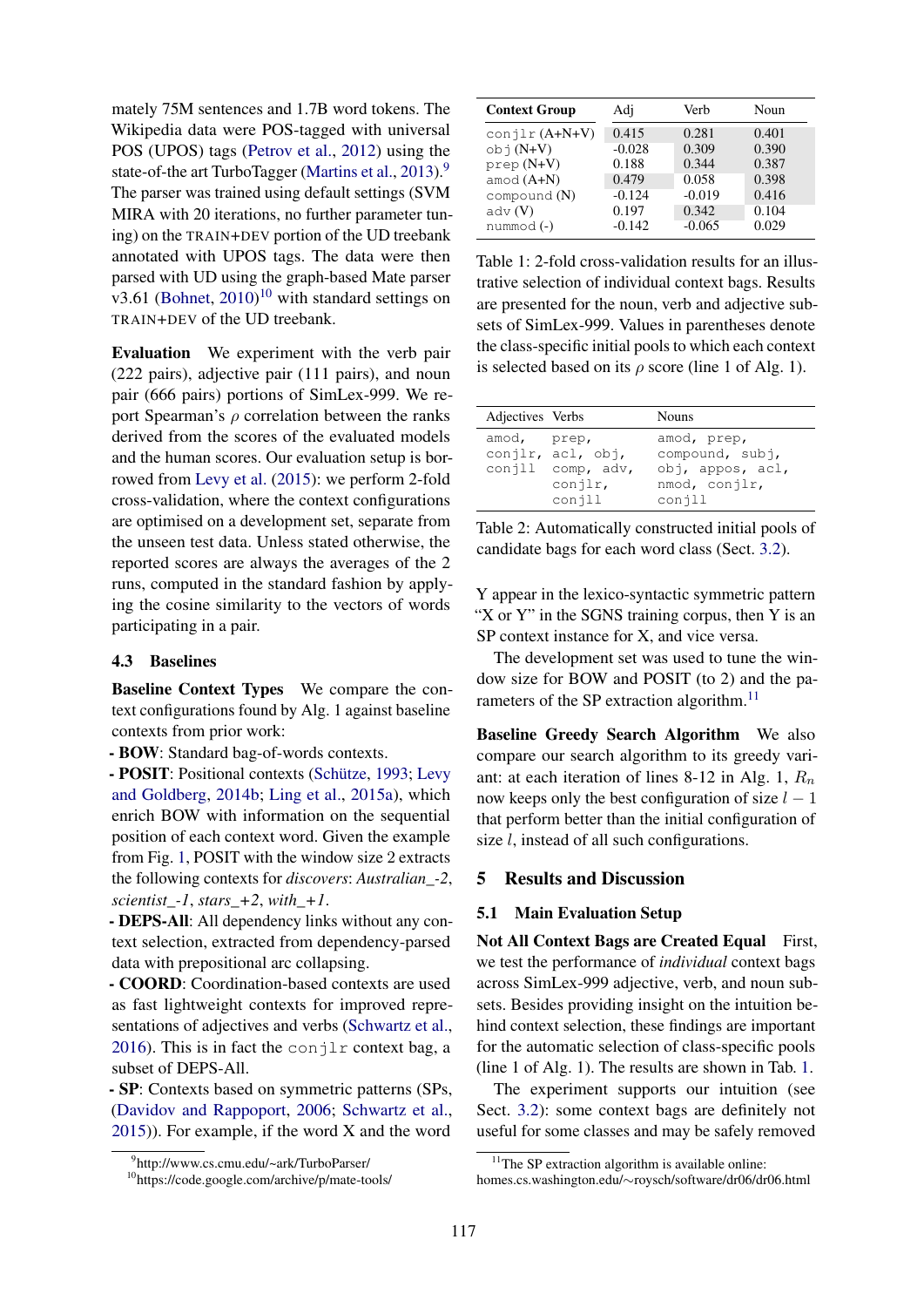| <b>Baselines</b>             | (Verbs)           | <b>Baselines</b>                       | (Nouns)           |
|------------------------------|-------------------|----------------------------------------|-------------------|
| $BOW(win=2)$                 | 0.336             | $BOW(win=2)$                           | 0.435             |
| $POST(win=2)$                | 0.345             | $POST(win=2)$                          | 0.437             |
| $COORD$ (conjlr)             | 0.283             | $COORD$ (conjlr)                       | 0.392             |
| SP                           | 0.349             | SP.                                    | 0.372             |
| <b>DEPS-All</b>              | 0.344             | DEPS-All                               | 0.441             |
| <b>Configurations: Verbs</b> |                   | <b>Configurations: Nouns</b>           |                   |
| POOL-ALL                     | 0.379             | POOL-ALL                               | 0.469             |
| prep+acl+obj+adv+conj        | 0.393             | amod+subj+obj+appos+compound+nmod+conj | 0.478             |
| prep+acl+obj+comp+conj       | 0.344             | amod+subj+obj+appos+compound+conj      | 0.487             |
| prep+obj+comp+adv+conj       | $0.391^{\dagger}$ | amod+subj+obj+appos+compound+conjlr    | $0.476^{\dagger}$ |
| $preptact+adv+conj(BEST)$    | 0.409             | $amod+subj+obj+compound+conj(BEST)$    | 0.491             |
| prep+acl+obj+adv             | 0.392             | amod+subj+obj+appos+conj               | 0.470             |
| prep+acl+adv                 | 0.407             | subj+obj+compound+conj                 | 0.479             |
| prep+acl+conj                | 0.390             | amod+subj+compound+conj                | 0.481             |
| acl+obj+adv+conj             | 0.345             | amod+subj+obj+compound                 | 0.478             |
| acl+obj+adv                  | 0.385             | amod+obj+compound+conj                 | 0.481             |

Table 3: Results on the SimLex-999 test data over (a) verbs and (b) nouns subsets. Only a selection of context configurations optimised for verb and noun similarity are shown. POOL-ALL denotes a configuration where all individual context bags from the verbs/nouns-oriented pools (see Table 2) are used. BEST denotes the best performing configuration found by Alg. 1. Other configurations visited by Alg. 1 that score higher than the best scoring baseline context type for each word class are in gray. Scores obtained using a greedy search algorithm instead of Alg. 1 are in italic, marked with a cross (†).

| <b>Baselines</b>                  | (Adjectives)      |
|-----------------------------------|-------------------|
| $BOW(win=2)$                      | 0.489             |
| $POST(win=2)$                     | 0.460             |
| COORD (conjlr)                    | 0.407             |
| SP                                | 0.395             |
| <b>DEPS-All</b>                   | 0.360             |
| <b>Configurations: Adjectives</b> |                   |
| $POOL-ALL:$ amod+conj $(BEST)$    | $0.546^{\dagger}$ |
| amod+conjlr                       | 0.527             |
| amod+conjll                       | 0.531             |
| conj                              | 0.470             |

Table 4: Results on the SimLex-999 adjectives subset with adjective-specific configurations.

when performing the class-specific SGNS training. For instance, the amod bag is indeed important for adjective and noun similarity, and at the same time it does not encode any useful information regarding verb similarity. compound is, as expected, useful only for nouns. Tab. 1 also suggests that some context bags (e.g., nummod) do not encode any informative contextual evidence regarding similarity, therefore they can be discarded. The initial results with individual context bags help to reduce the pool of candidate bags (line 1 in Alg. 1), see Tab. 2.

Searching for Improved Configurations Next, we test if we can improve class-specific representations by selecting class-specific configurations. Results are summarised in Tables 3 and 4. Indeed, class-specific configurations yield better representations, as is evident from the scores: the improve-

ments with the best class-specific configurations found by Alg. 1 are approximately 6  $\rho$  points for adjectives, 6 points for verbs, and 5 points for nouns over the best baseline for each class.

The improvements are visible even with configurations that simply pool all candidate individual bags (POOL-ALL), without running Alg. 1 beyond line 1. However, further careful context selection, i.e., traversing the configuration space using Alg. 1 leads to additional improvements for V and N (gains of 3 and 2.2  $\rho$  points). Very similar improved scores are achieved with a variety of configurations (see Tab. 3), especially in the neighbourhood of the best configuration found by Alg. 1. This indicates that the method is quite robust: even sub-optimal<sup>12</sup> solutions result in improved class-specific representations. Furthermore, our algorithm is able to find better configurations for verbs and nouns compared to its greedy variant. Finally, our algorithm generalises well: the best scoring configuration on the dev set is always the best one on the test set.

Training: Fast and/or Accurate? Carefully selected configurations are also likely to reduce SGNS training times. Indeed, the configurationbased model trains on only  $14\%$  (A),  $26.2\%$  (V), and 33.6% (N) of all dependency-based contexts. The training times and statistics for each context type are displayed in Tab. 5. All models

<sup>&</sup>lt;sup>12</sup>The term *optimal* here and later in the text refers to the best configuration returned by our algorithm.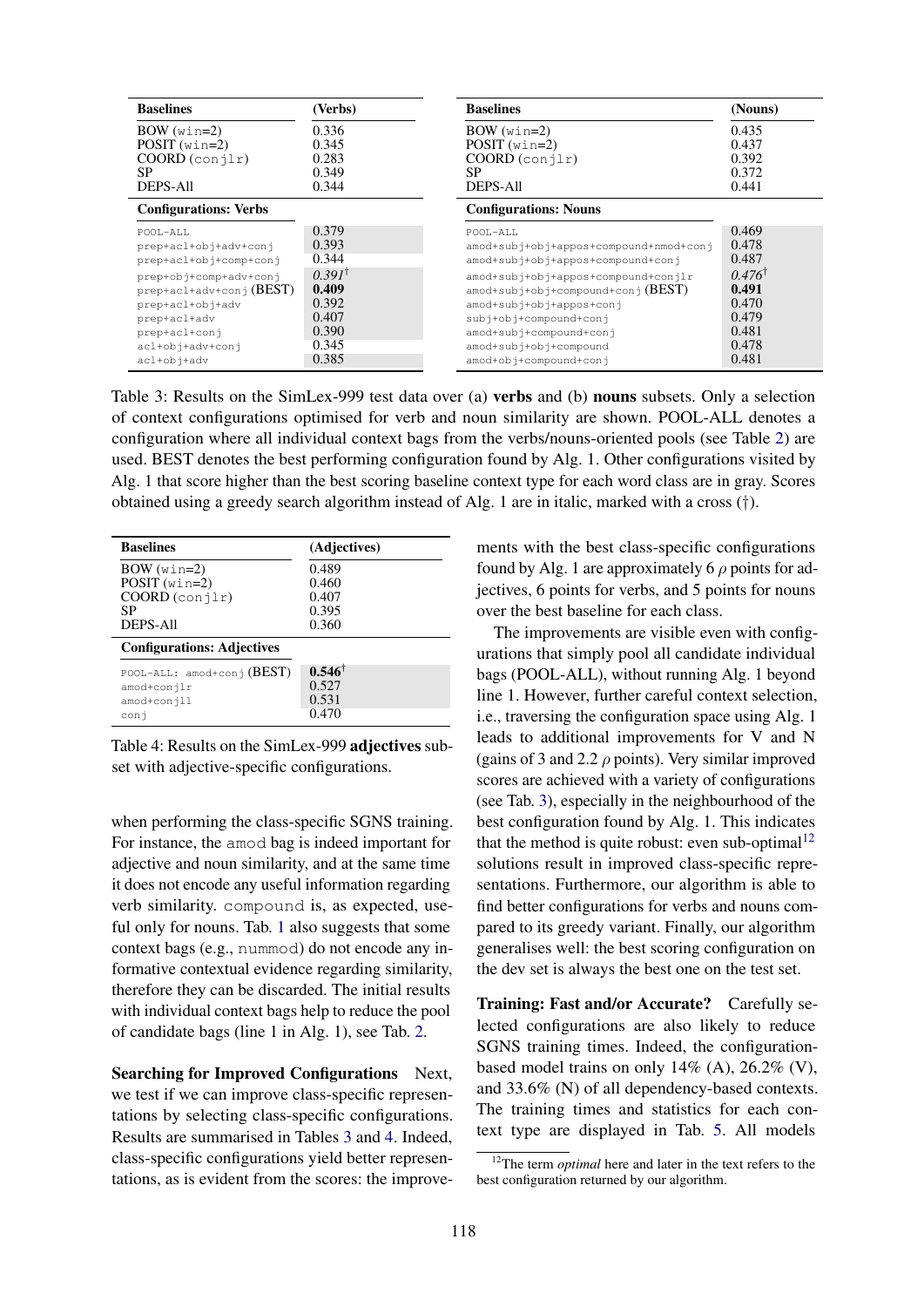| <b>Context Type</b> | <b>Training Time</b>           | # Pairs |
|---------------------|--------------------------------|---------|
| $BOW(win=2)$        | $179 \text{mins } 27 \text{s}$ | 5.974G  |
| $POST(win=2)$       | $190 \text{mins} 12 \text{s}$  | 5.974G  |
| COORD (conjlr)      | $4 \text{mins} 11 \text{s}$    | 129.69M |
| SP                  | 1 mins 29s                     | 46.37M  |
| <b>DEPS-All</b>     | $103 \text{mins } 35 \text{s}$ | 3.165G  |
| <b>BEST-ADJ</b>     | 14mins 5s                      | 447.4M  |
| <b>BEST-VERBS</b>   | 29mins 48s                     | 828.55M |
| <b>BEST-NOUNS</b>   | $41 \text{mins} 14 \text{s}$   | 1.063G  |

Table 5: Training time (wall-clock time reported) in minutes for SGNS  $(d = 300)$  with different context types. BEST-\* denotes the best scoring configuration for each class found by Alg. 1. *#Pairs* shows a total number of pairs used in SGNS training for each context type.

were trained using parallel training on 10 Intel(R) Xeon(R) E5-2667 2.90GHz processors. The results indicate that class-specific configurations are not as lightweight and fast as SP or COORD contexts (Schwartz et al., 2016). However, they also suggest that such configurations provide a good balance between accuracy and speed: they reach peak performances for each class, outscoring all baseline context types (including SP and COORD), while training is still much faster than with "heavyweight" context types such as BOW, POSIT or DEPS-All.

Now that we verified the decrease in training time our algorithm provides for the final training, it makes sense to ask whether the configurations it finds are valuable *in other setups*. This will make the fast training of practical importance.

### 5.2 Generalisation: Configuration Transfer

Another Training Setup We first test whether the context configurations learned in Sect. 5.1 are useful when SGNS is trained in another English setup (Schwartz et al., 2016), with more training data and other annotation and parser choices, while evaluation is still performed on SimLex-999.

In this setup the training corpus is the 8B words corpus generated by the word2vec script.<sup>13</sup> A preprocessing step now merges common word pairs and triplets to expression tokens (e.g., *Bilbo\_Baggins*). The corpus is parsed with labelled Stanford dependencies (de Marneffe and Manning, 2008) using the Stanford POS Tagger (Toutanova et al., 2003) and the stack version of the MALT parser (Goldberg and Nivre, 2012). SGNS preprocessing and parameters are also replicated; we now

| <sup>13</sup> code.google.com/p/word2vec/source/browse/trunk/ |  |  |  |
|---------------------------------------------------------------|--|--|--|
|                                                               |  |  |  |

| <b>Context Type</b> | Adj   | Verbs | <b>Nouns</b> | All   |
|---------------------|-------|-------|--------------|-------|
| $BOW(win=2)$        | 0.604 | 0.307 | 0.501        | 0.464 |
| $POST(win=2)$       | 0.585 | 0.400 | 0.471        | 0.469 |
| $COORD$ (conjlr)    | 0.629 | 0.413 | 0.428        | 0.430 |
| SP                  | 0.649 | 0.458 | 0.414        | 0.444 |
| <b>DEPS-All</b>     | 0.574 | 0.389 | 0.492        | 0.464 |
| <b>BEST-ADJ</b>     | 0.671 | 0.348 | 0.504        | 0.449 |
| <b>BEST-VERBS</b>   | 0.392 | 0.455 | 0.478        | 0.448 |
| <b>BEST-NOUNS</b>   | 0.581 | 0.327 | 0.535        | 0.489 |
| <b>BEST-ALL</b>     | 0.616 | 0.402 | 0.519        | 0.506 |

Table 6: Results on the A/V/N SimLex-999 subsets, and on the entire set (*All*) in the setup from Schwartz et al. (2016).  $d = 500$ . BEST-\* are again the best class-specific configs returned by Alg. 1.

train 500-dim embeddings as in prior work.<sup>14</sup>

Results are presented in Tab. 6. The imported class-specific configurations, computed using a much smaller corpus (Sect. 5.1), again outperform competitive baseline context types for adjectives and nouns. The BEST-VERBS configuration is outscored by SP, but the margin is negligible. We also evaluate another configuration found using Alg. 1 in Sect. 5.1, which targets the overall improved performance without any finer-grained division to classes (BEST-ALL). This configuration (amod+subj+obj+compound+prep+adv+conj) outperforms all baseline models on the entire benchmark. Interestingly, the non-specific BEST-ALL configuration falls short of A/V/N-specific configurations for each class. This unambiguously implies that the "trade-off" configuration targeting all three classes at the same time differs from specialised class-specific configurations.

Experiments on Other Languages We next test whether the optimal context configurations computed in Sect. 5.1 with English training data are also useful for other languages. For this, we train SGNS models on the Italian (IT) and German (DE) Polyglot Wikipedia corpora with those configurations, and evaluate on the IT and DE multilingual SimLex-999 (Leviant and Reichart, 2015).<sup>15</sup>

Our results demonstrate similar patterns as for English, and indicate that our framework can be easily applied to other languages. For instance, the BEST-ADJ configuration (the same configuration as in Tab. 4 and Tab. 7) yields an improvement of 8

<sup>&</sup>lt;sup>14</sup>The "translation" from labelled Stanford dependencies into UD is performed using the mapping from de Marneffe et al. (2014), e.g., nn is mapped into compound, and rcmod, partmod, infmod are all mapped into one bag: acl.

<sup>15</sup>http://leviants.com/ira.leviant/MultilingualVSMdata.html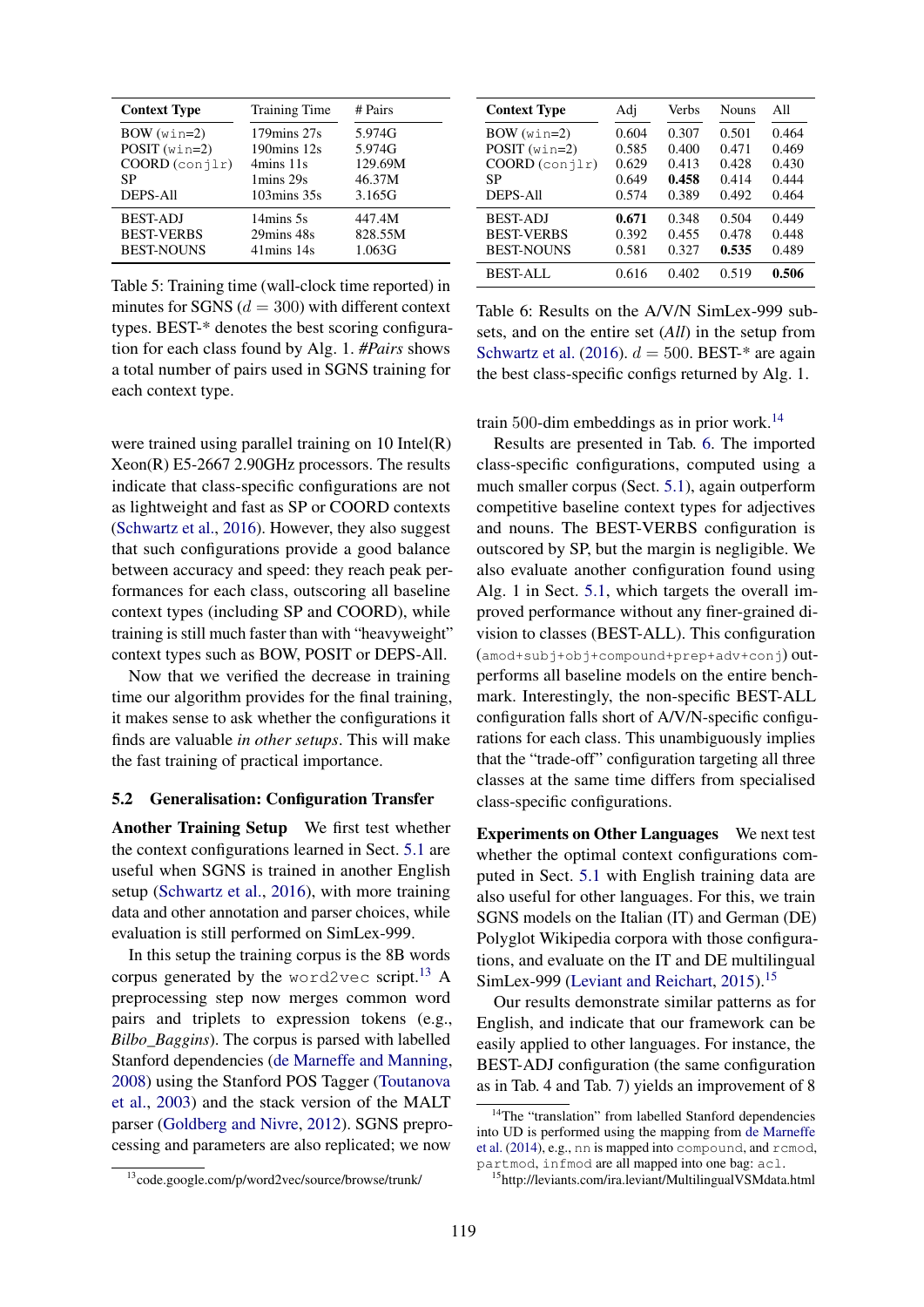| <b>Context Type</b> | Adj-Q | Verb-O | Noun-O |
|---------------------|-------|--------|--------|
| $BOW(win=2)$        | 31/41 | 14/19  | 16/19  |
| $POST(win=2)$       | 32/41 | 13/19  | 15/19  |
| $COORD$ (conjlr)    | 26/41 | 11/19  | 8/19   |
| SP                  | 26/41 | 11/19  | 12/19  |
| <b>DEPS-All</b>     | 31/41 | 14/19  | 16/19  |
| <b>BEST-ADJ</b>     | 32/41 | 12/19  | 15/19  |
| <b>BEST-VERBS</b>   | 24/41 | 15/19  | 16/19  |
| <b>BEST-NOUNS</b>   | 30/41 | 14/19  | 17/19  |

Table 7: Results on the A/V/N TOEFL question subsets. The reported scores are in the following form: *correct\_answers/overall\_questions*. *Adj-Q* refers to the subset of TOEFL questions targeting adjectives; similar for *Verb-Q* and *Noun-Q*. BEST-\* refer to the best class-specific configurations from Tab. 3 and Tab. 4.

 $\rho$  points and 4  $\rho$  points over the strongest adjectives baseline in IT and DE, respectively. We get similar improvements for nouns (IT: 3  $\rho$  points, DE: 2  $\rho$ ) points), and verbs (IT: 2, DE: 4).

TOEFL Evaluation We also verify that the selection of class-specific configurations (Sect. 5.1) is useful beyond the core SimLex evaluation. For this aim, we evaluate on the A, V, and N TOEFL questions (Landauer and Dumais, 1997). The results are summarised in Tab. 7. Despite the limited size of the TOEFL dataset, we observe positive trends in the reported results (e.g., V-specific configurations yield a small gain on verb questions), showcasing the potential of class-specific training in this task.

# 6 Conclusion and Future Work

We have presented a novel framework for selecting class-specific context configurations which yield improved representations for prominent word classes: adjectives, verbs, and nouns. Its design and dependence on the Universal Dependencies annotation scheme makes it applicable in different languages. We have proposed an algorithm that is able to find a suitable class-specific configuration while making the search over the large space of possible context configurations computationally feasible. Each word class requires a different class-specific configuration to produce improved results on the class-specific subset of SimLex-999 in English, Italian, and German. We also show that the selection of context configurations is robust as once learned configuration may be effectively transferred to other data setups, tasks, and languages without additional retraining or fine-tuning.

In future work, we plan to test the framework with finer-grained contexts, investigating beyond POS-based word classes and dependency links. Exploring more sophisticated algorithms that can efficiently search richer configuration spaces is also an intriguing direction. Another research avenue is application of the context selection idea to other representation models beyond SGNS tested in this work, and experimenting with assigning weights to context subsets. Finally, we plan to test the portability of our approach to more languages.

# Acknowledgments

This work is supported by the ERC Consolidator Grant LEXICAL: Lexical Acquisition Across Languages (no 648909). Roy Schwartz was supported by the Intel Collaborative Research Institute for Computational Intelligence (ICRI-CI). The authors are grateful to the anonymous reviewers for their helpful and constructive suggestions.

# **References**

- Rami Al-Rfou, Bryan Perozzi, and Steven Skiena. 2013. Polyglot: Distributed word representations for multilingual NLP. In *CoNLL*. pages 183–192. http://www.aclweb.org/anthology/W13-3520.
- Mohit Bansal, Kevin Gimpel, and Karen Livescu. 2014. Tailoring continuous word representations for dependency parsing. In *ACL*. pages 809–815. http://www.aclweb.org/anthology/P14-2131.
- Marco Baroni, Georgiana Dinu, and Germán Don't count, predict! A systematic comparison of context-counting vs. context-predicting semantic vectors. In *ACL*. pages 238–247. http://www.aclweb.org/anthology/P14- 1023.
- Marco Baroni, Brian Murphy, Eduard Barbu, and Massimo Poesio. 2010. Strudel: A corpusbased semantic model based on properties and types. *Cognitive Science* pages 222–254. https://doi.org/10.1111/j.1551-6709.2009.01068.x.
- Bernd Bohnet. 2010. Top accuracy and<br>fast dependency parsing is not a confast dependency parsing is not a contradiction. In *COLING*. pages 89–97. http://www.aclweb.org/anthology/C10-1011.
- Danqi Chen and Christopher D. Manning. 2014. A fast and accurate dependency parser using neural networks. In *EMNLP*. pages 740–750. http://www.aclweb.org/anthology/D14-1082.
- Ronan Collobert, Jason Weston, Léon Bottou, Michael Karlen, Koray Kavukcuoglu, and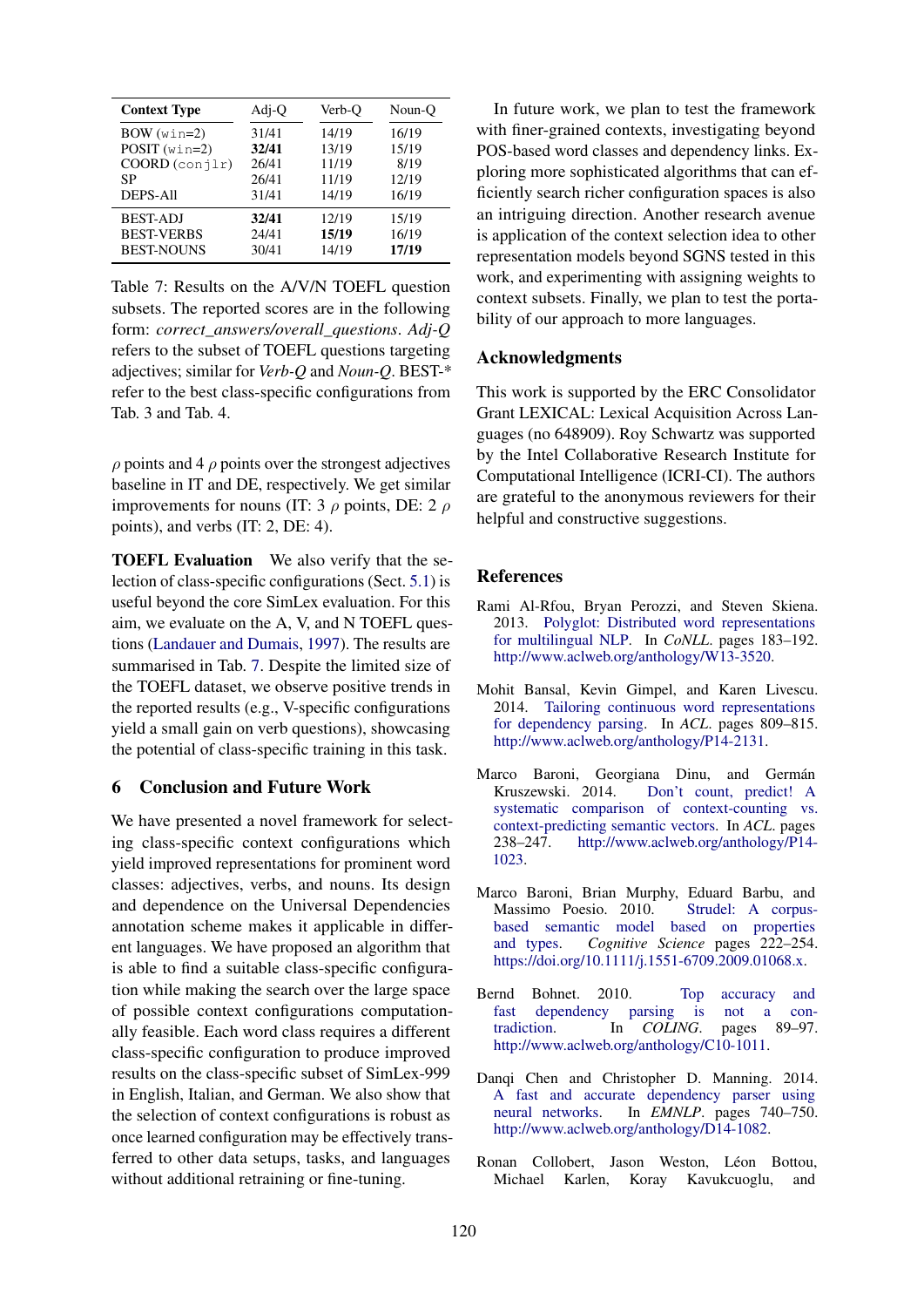Pavel P. Kuksa. 2011. Natural language processing (almost) from scratch. *Journal of Machine Learning Research* 12:2493–2537. http://dl.acm.org/citation.cfm?id=1953048.2078186.

- Dmitry Davidov and Ari Rappoport. 2006. Efficient unsupervised discovery of word categories using symmetric patterns and high frequency words. In *ACL*. pages 297–304. http://www.aclweb.org/anthology/P06-1038.
- Marie-Catherine de Marneffe, Timothy Dozat, Natalia Silveira, Katri Haverinen, Filip Ginter, Joakim Nivre, and Christopher D. Manning. 2014. Universal Stanford dependencies: A cross-linguistic typology. In *LREC*. pages 4585–4592. http://www.lrecconf.org/proceedings/lrec2014/summaries/1062.html.
- Marie-Catherine de Marneffe and Christopher D. Manning. 2008. The Stanford typed dependencies representation. In *Proceedings of the Workshop on Cross-Framework and Cross-Domain Parser Evaluation*. pages 1–8. http://www.aclweb.org/anthology/W08- 1301.
- Manaal Faruqui, Jesse Dodge, Sujay Kumar Jauhar, Chris Dyer, Eduard Hovy, and Noah A. Smith. 2015. Retrofitting word vectors to semantic lexicons. In *NAACL-HLT*. pages 1606–1615. http://www.aclweb.org/anthology/N15-1184.
- Yoav Goldberg and Omer Levy. 2014. Word2vec explained: Deriving Mikolov et al.'s negative-sampling word-embedding method. *CoRR* abs/1402.3722. http://arxiv.org/abs/1402.3722.
- Yoav Goldberg and Joakim Nivre. 2012. A dynamic oracle for arc-eager dependency parsing. In *COLING*. pages 959-976. http://www.aclweb.org/anthology/C12-1059.
- Zellig S. Harris. 1954. Distributional structure. *Word* 10(23):146–162. https://doi.org/10.1080/00437956.1954.11659520.
- Douwe Kiela, Felix Hill, and Stephen Clark. 2015. Specializing word embeddings for similarity or relatedness. In *EMNLP*. pages 2044–2048. http://aclweb.org/anthology/D15-1242.
- Thomas K. Landauer and Susan T. Dumais. 1997. Solutions to Plato's problem: The Latent Semantic Analysis theory of acquisition, induction, and representation of knowledge. *Psychological Review* 104(2):211–240. https://doi.org/10.1037/0033- 295X.104.2.211.
- Ira Leviant and Roi Reichart. 2015. Separated by an un-common language: Towards judgment language informed vector space modeling. *CoRR* abs/1508.00106. http://arxiv.org/abs/1508.00106.
- Omer Levy and Yoav Goldberg. 2014a. Dependencybased word embeddings. In *ACL*. pages 302–308. http://www.aclweb.org/anthology/P14-2050.
- Omer Levy and Yoav Goldberg. 2014b. Linguistic regularities in sparse and explicit word representations. In *CoNLL*. pages 171–180. http://www.aclweb.org/anthology/W14-1618.
- Omer Levy and Yoav Goldberg. 2014c. Neural word embedding as implicit matrix factorization. In *NIPS*. pages 2177–2185. http://papers.nips.cc/paper/5477.pdf.
- Omer Levy, Yoav Goldberg, and Ido Dagan. 2015. Improving distributional similarity with lessons learned from word embeddings. *Transactions of the ACL* 3:211–225.
- Wang Ling, Chris Dyer, Alan W. Black, and Isabel Trancoso. 2015a. Two/too simple adaptations of Word2Vec for syntax problems. In *NAACL-HLT*. pages 1299–1304. http://www.aclweb.org/anthology/N15-1142.
- Wang Ling, Yulia Tsvetkov, Silvio Amir, Ramon Fermandez, Chris Dyer, Alan W Black, Isabel Trancoso, and Chu-Cheng Lin. 2015b. Not all contexts are created equal: Better word representations with variable attention. In *EMNLP*. pages 1367–1372. http://aclweb.org/anthology/D15-1161.
- Quan Liu, Hui Jiang, Si Wei, Zhen-Hua Ling, and Yu Hu. 2015. Learning semantic word embeddings based on ordinal knowledge constraints. In *ACL*. pages 1501–1511. http://www.aclweb.org/anthology/P15-1145.
- André F. T. Martins, Miguel B. Almeida, and Noah A. Smith. 2013. Turning on the Turbo: Fast third-order non-projective turbo parsers. In *ACL*. pages 617– 622. http://www.aclweb.org/anthology/P13-2109.
- Ryan T. McDonald, Joakim Nivre, Yvonne Quirmbach-Brundage, Yoav Goldberg, Dipanjan Das, Kuzman Ganchev, Keith B. Hall, Slav Petrov, Hao Zhang, Oscar Täckström, Claudia Bedini, Núria Bertomeu Castelló, and Jungmee Lee. 2013. Universal dependency annotation for multilingual parsing. In *ACL*. pages 92–97. http://www.aclweb.org/anthology/P13-2017.
- Oren Melamud, Ido Dagan, and Jacob Goldberger. 2015. Modeling word meaning in context with substitute vectors. In *NAACL-HLT*. pages 472–482. http://www.aclweb.org/anthology/N15-1050.
- Oren Melamud, David McClosky, Siddharth Patwardhan, and Mohit Bansal. 2016. The role of context types and dimensionality in learning word embeddings. In *NAACL-HLT*. http://www.aclweb.org/anthology/N16-1118.
- Tomas Mikolov, Ilya Sutskever, Kai Chen, Gregory S. Corrado, and Jeffrey Dean. 2013. Distributed representations of words and phrases and their compositionality. In *NIPS*. pages 3111–3119.
- Andriy Mnih and Koray Kavukcuoglu. 2013. Learning word embeddings efficiently with noise-contrastive estimation. In *NIPS*. pages 2265–2273.